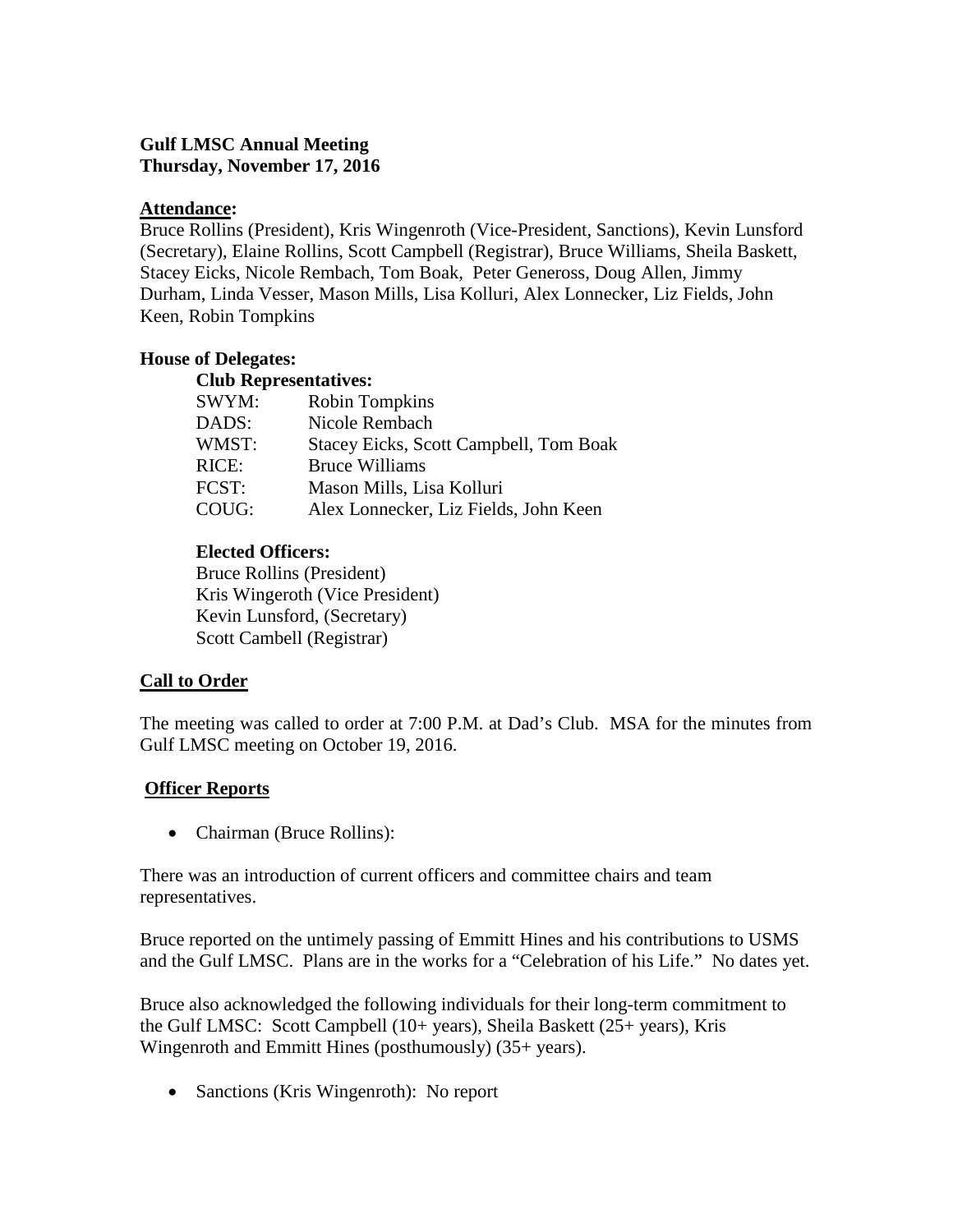• Treasurer (Mark Hahn not present - update provided by Bruce Rollins):

The current ending balance as of October 31, 2016 is \$19,499.76 along with \$30,000.00 in CDs for a total of \$49,499.76.

Secretary (Kevin Lunsford): No report

• Registrar (Scott Campbell and Bruce Williams):

As of November 16, 2016, there were 1,505 registered swimmers in the Gulf. There were 35 clubs registered for 2016. There are 31 clubs registered for 2017.

• Top Ten Recorder:

Stacey Eicks has gone through training with Anna Lea Matysek at the National Office. Stacey will handle the input of November's WMST Fall Classic meet results into the Top 10 and National Database.

- Officials (Herb Schwab not present): No report
- Website Newsletter (Nicole Rembach, Karlene Denby): No report
- Coaches/Fitness (Steve White (not present)/Bruce Rollins): No report

#### **Old Business**

### **By-Law Revisions and Policy Changes**

MSA for approval of the changes to the By-Laws as recommended at the October 19, 2016 Gulf LMSC meeting.

MSA for changes to Gulf LMSC policies as suggested by Kris Wingenroth.

MSA for the addition of Conflict of Interest Article VI in the Gulf LMSC By-Laws and re-numbering the following Articles: Grievance Procedure, Indemnification, Amendments to Bylaws, and Dissolution.

#### **Presentation of 2017 Budget**

The 2017 budget prepared by Mark Hahn and Tom Boak was presented by Bruce.

MSA to include an expense item of \$1,000.00 for coach's education in the 2017 Budget.

MSA for approval of the 2017 Gulf LMSC budget as amended.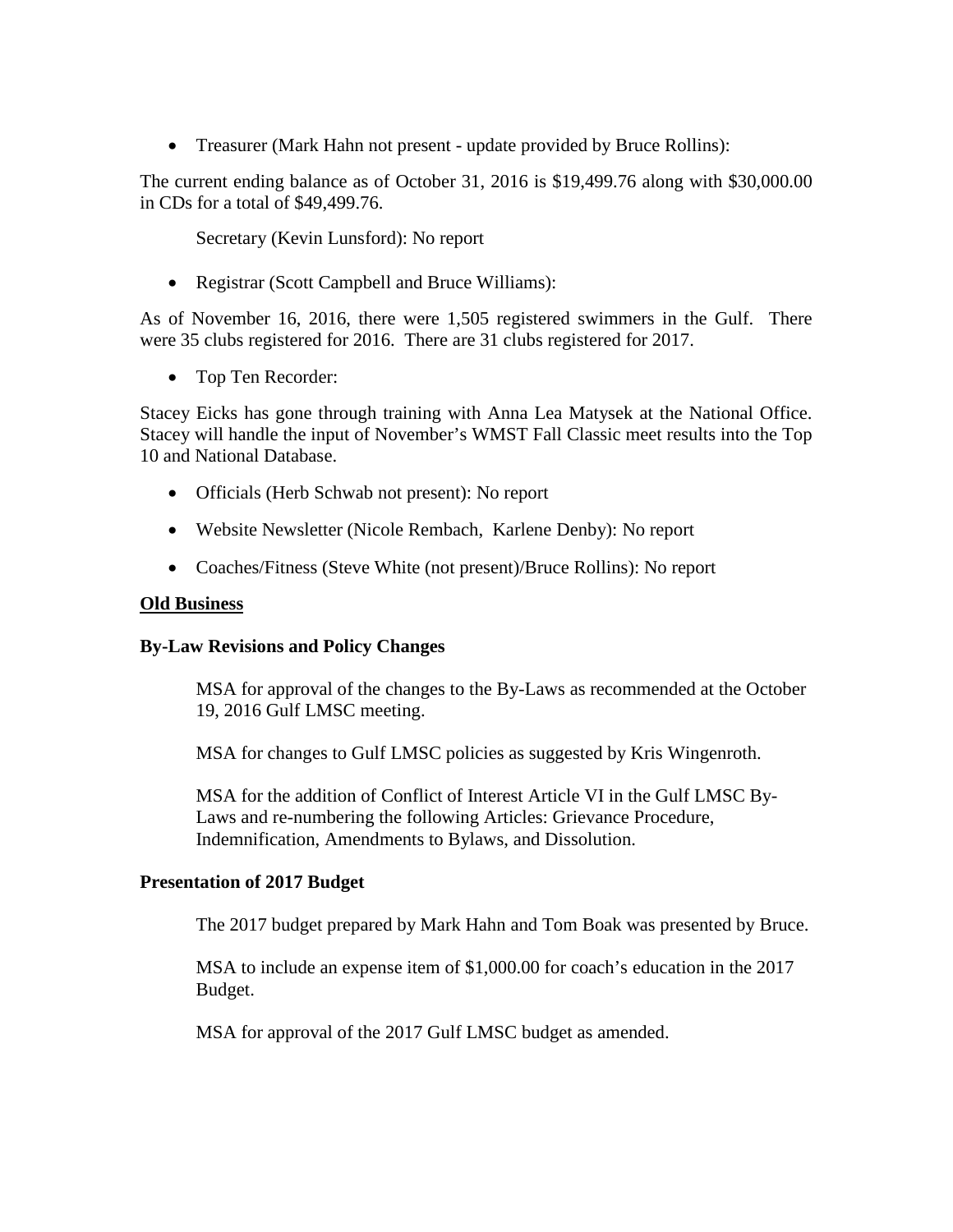#### **New Business**

### **Election of Officers for 2017-2018**

#### **The following slate of officers for 2017-2018 was presented:**

| President:      | <b>Bruce Rollins</b>  |
|-----------------|-----------------------|
| Vice-President: | Kris Wingenroth       |
| Treasurer:      | Mark Hahn             |
| Secretary:      | Kevin Lunsford        |
| Registrar:      | <b>Bruce Williams</b> |

### **MSA for the Slate of Officers for 2017-2018**

In light of the untimely passing of Emmitt Hines, Bruce stressed the importance of having assistants and backups for officers and committee chairs.

#### **Back up assistants for the following positions were**:

Back up Assistant for Treasurer: Tom Boak, Jackie Busa Back up Assistant for Secretary: Elaine Rollins Back up Assistant for Registrar: Scott Campbell

#### **Volunteers for Standing Committee Chairs appointed by the President**

|                               | Chair                 | Assistant              |
|-------------------------------|-----------------------|------------------------|
| Tabulations/Top Ten Recorder: | Nicole Rembach        | <b>Stacey Eicks</b>    |
| <b>Sanctions Chair:</b>       | Kris Wingenroth       | <b>Bonnie Finnegan</b> |
| Officials Chair:              | Herb Schwab           |                        |
| Coaches Chair:                | <b>Steve White</b>    |                        |
| Communications/Webmaster:     | Karlene Denby         | Nicole Rembach         |
| Fitness Chair:                | <b>Robin Tompkins</b> | Doug Allen             |
|                               |                       |                        |

#### **Fitness Events**

The following 2017 fitness activities were discussed:

**Gulf Swim University** from January thru April -- Distance Swum – Go the Distance -20, 40, 80, 120, 160 miles.

400 yard pull (August/Sept) and 400 yard kick (Fall).

**Triathlon Challenges**: June-August – to swim four various Triathlon distances in three months: Sprint, Olympic, Half and Ironman.